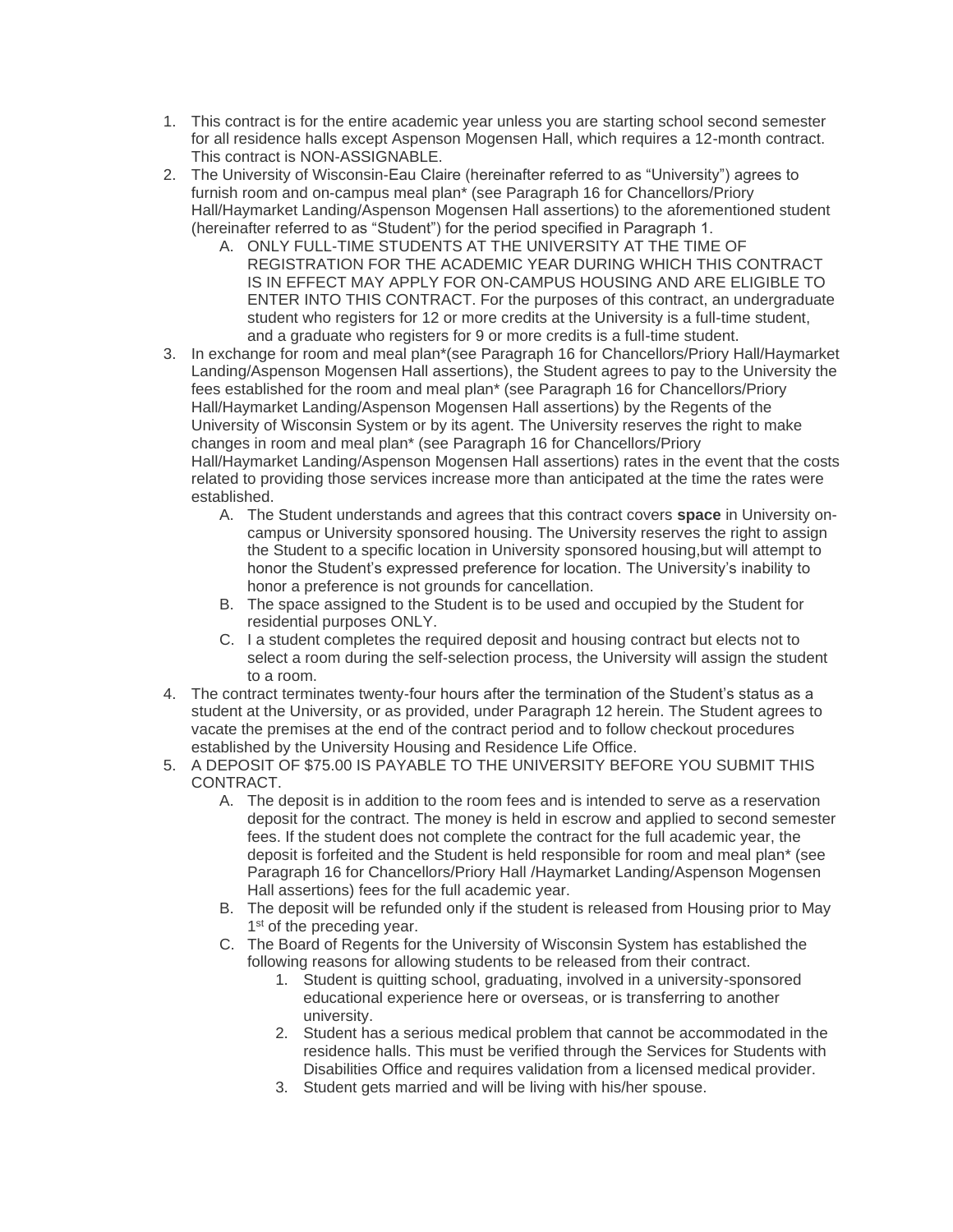Students will continue to be billed for their room for the entire year unless they have been officially released by the Housing and Residence Life Office. The student must request this release prior to May 1<sup>st</sup> of the preceding year.

- 6. The University may, upon advance notice and at reasonable times, inspect the space assigned to the Student. If the Student is absent from his/her room and the University reasonably believes that entry is necessary to preserve or protect the premises, the University may enter without notice and with such force as appears necessary.
- 7. Any personal property left at the end of the contract term shall be removed from the room. If not claimed within 30 days, it will be considered abandoned and disposed of accordingly. During such 30-day period, the University, officers, employees and agents will not be responsible for damage or theft of the property.
- 8. The Student can make no physical changes to the premises (including adding paneling, partitions or removing furniture) without prior consent of the Housing and Residence Life Office. This includes the posting/taping/adhering/hanging any item on the exterior of door or the room window glass. If students choose to hang curtains, they must have a solid neutral colored backing.The Student will be held responsible for University property that is damaged or missing during his/her period of occupancy and for extra cleaning which may be necessary.
- 9. Firearms (whether carried concealed or openly) and other devices designed as weapons and capable of producing death or great bodily harm are prohibited in the residence halls. All firearms, ammunition and bows and arrows must be registered and stored by the University's Police Office.
- 10. The Student agrees to hold harmless the University (officers, employees, agents) from and indemnify them for, any claims for damages sustained by the Student or others in his/her room or furnishings (as is sometimes done by residents) such as the construction of bunk beds, bookshelves, partitions, or other structures. This clause makes the Student financially responsible to the University and releases the University in the event a person who is injured by a hazard constructed by the Student claims that the University is liable for damages.
- 11. The Student agrees to observe all rules and regulations of the University, which are published in the Residence Hall Judicial Code, the Residence Hall Information Booklet and the Meal Plan Brochure\* (see Paragraph 16 for Chancellors/Priory Hall/Haymarket Landing/Mogensen Hall assertions) and are incorporated by reference and made a part of this contract. The Residence Hall Judicial Code provides for direct student participation in the establishment and enforcement of residence hall rules and standards and their adjudication. Infractions can result in educational sanctions by a student violating its provisions. The code is reprinted in full in the Student Services & Standards Handbook. If you need a copy of the entire code prior to agreeing to your contract, you may request this from the Housing and Residence Life Office.
- 12. Violations of any of the terms of this contract by either the University or the Student may constitute a breach of the contract. In the event of a breach by the University, the Student may seek such remedies available under Wisconsin Statutes. In the event of a breach by the Student, the University may take disciplinary action including, but not limited to, action by the Residence Hall Co-Educational Judicial Council, apart from and in addition to those remedies, which are available to the University under Wisconsin Statutes.
- 13. The University will not discriminate against any student on account of race, color, religion or creed, sex, ability, national origin or ancestry.
- 14. All University sponsored housing facilities will remain open for international students, students involved with university sponsored programs or who are working during Thanksgiving, Winter and Spring Breaks.
- 15. The University reserves the right to deny or cancel a University residence hall contract for University-provided housing for an individual whose conduct and/or proven criminal record indicates a potential threat or danger to the University community, including students, faculty and staff.
- 16. **Chancellors/Priory Hall/Haymarket Landing/Aspenson Mogensen Hall** residents are not required to have a meal plan. If the Student still plans to attend UWEC and wishes to cancel their **Chancellors/Priory Hall/Haymarket Landing/Aspenson Mogensen Hall** housing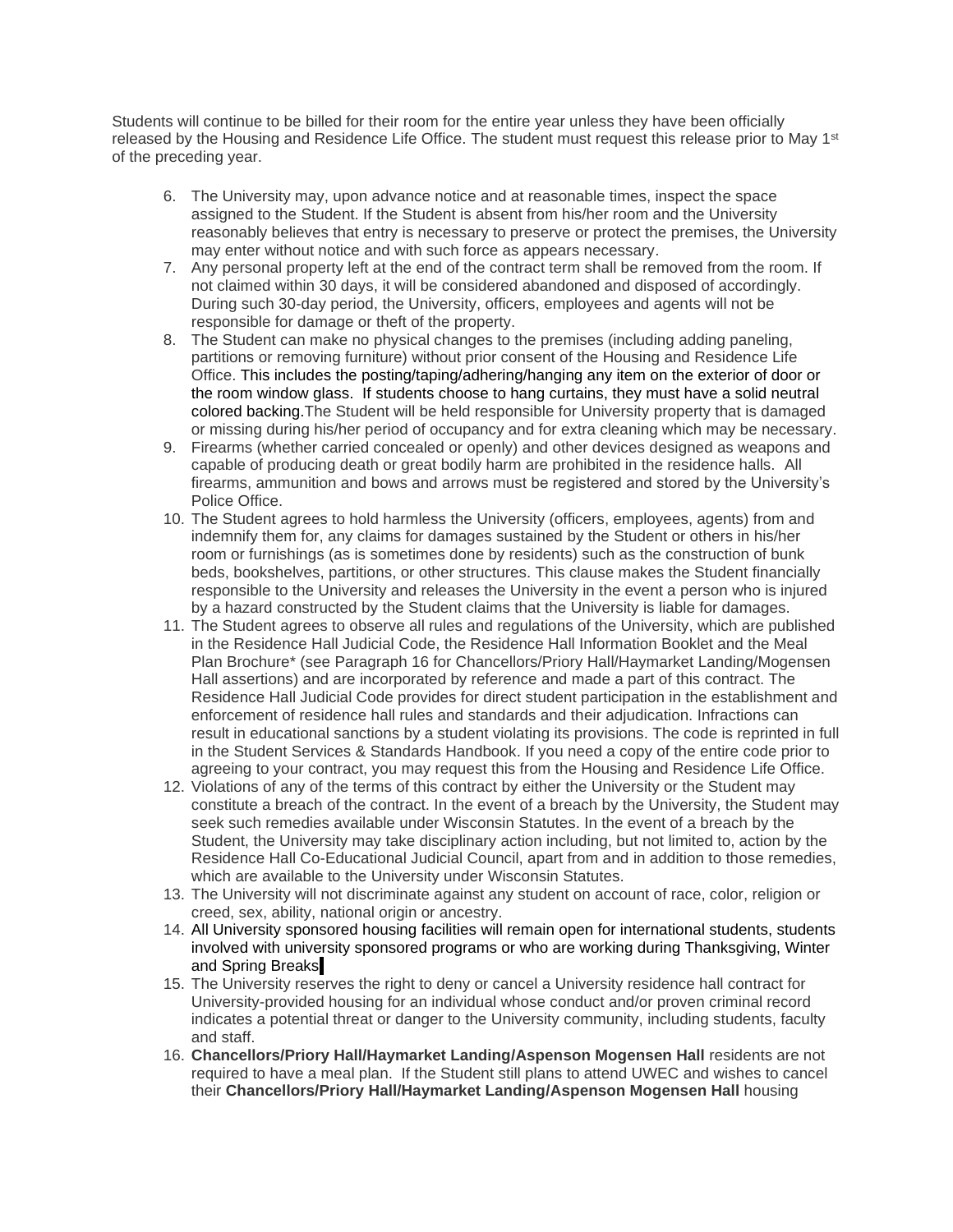contract after May 1<sup>st</sup> of the preceding year, the Student will be held responsible for the entire length of the contract unless they are released by the Director of Housing.

- 17. Those choosing to live in Suites/Chancellor/Haymarket/Aspenson Mogensen Gender Inclusive community or Rainbow Floor, commit to actively support the Suites/Chancellors/Haymarket/Aspenson Mogensen Gender Inclusive or Rainbow Floor community environment which has been designed to provide a welcoming and inclusive space for residential students of all gender expressions and their guests. They agree that in order to live in an All Gender space, they must adhere to the following community living standards:
	- A. I will respect all members of the community and their guests. I will strive to understand inclusion, diversity and difference, including different forms of sexual and romantic orientations and gender identities. In addition, I will hold my guests to the same standard of respect and inclusion.
	- B. I will be aware of, and responsible for, my own language. I will strive to use inclusive language, and be open to embracing new terms.
	- C. I will learn about others' experiences and preferences in regards to their level of disclosure of personal information, and I will respect their need for privacy.
	- D. Should a vacancy occur in my gender inclusive unit in Suites, Chancellors, Haymarket or Aspenson Mogensen, I am responsible for finding a replacement in order to maintain my unit as an Gender Inclusive Unit. If I cannot find a replacement within 3 weeks of notice from the departing student to Housing & Residence Life, Housing & Residence Life may fill the space with another student wishing to live in the community. Additionally, Housing & Residence Life may re-designate the space as single gender and relocate a member of the unit in order to increase the likelihood that the remaining space can be filled.
	- E. If I elect to be a resident within the Rainbow in Towers, I understand that room selection and assignments are done without regard for assigned sex, gender identity or expression, or sexuality.
	- F. I understand that this space is designed to be a safe and inclusive living environment. As a result, if I am unable to adhere to the spirit of this community, I understand that I can be administratively re-assigned to another residence hall space outside of the Gender Inclusive area. The housing contract will remain binding in cases where students are removed from the Gender Inclusive area.

## **Aspenson Mogensen Hall**

- 1. This is a housing contract addendum for Aspenson Mogensen Hall Apartments.
- 2. The contract term at Aspenson Mogensen Hall is a 12-month academic term contract
- 3. Fees will be assessed to the students account for fall and spring terms for both the 12-month contracts.
	- 1. The summer room charge on a 12-month contract is divided equally and added into the assessed fall and spring semester fees.
	- 2. If a student who holds a 12-month contract is granted release from this contract prior to the end date, student is liable for the pro-rated summer charges based on check out date. Thus students may see an additional summer fee added to the student account to cover the summer portion of the contract.
- 4. This contract is governed by the UW System Board of Regent policies
- 5. No subleasing is allowed in University Sponsored Housing.
- 6. Student may not move back to central campus (9 month contract option) University housing without authorization from the Director of Housing.

**By clicking I AGREE, I am confirming that I have read ALL provisions of the contract and I agree to comply with all aforementioned conditions**. **If I am under 18 years of age, I also certify that my**